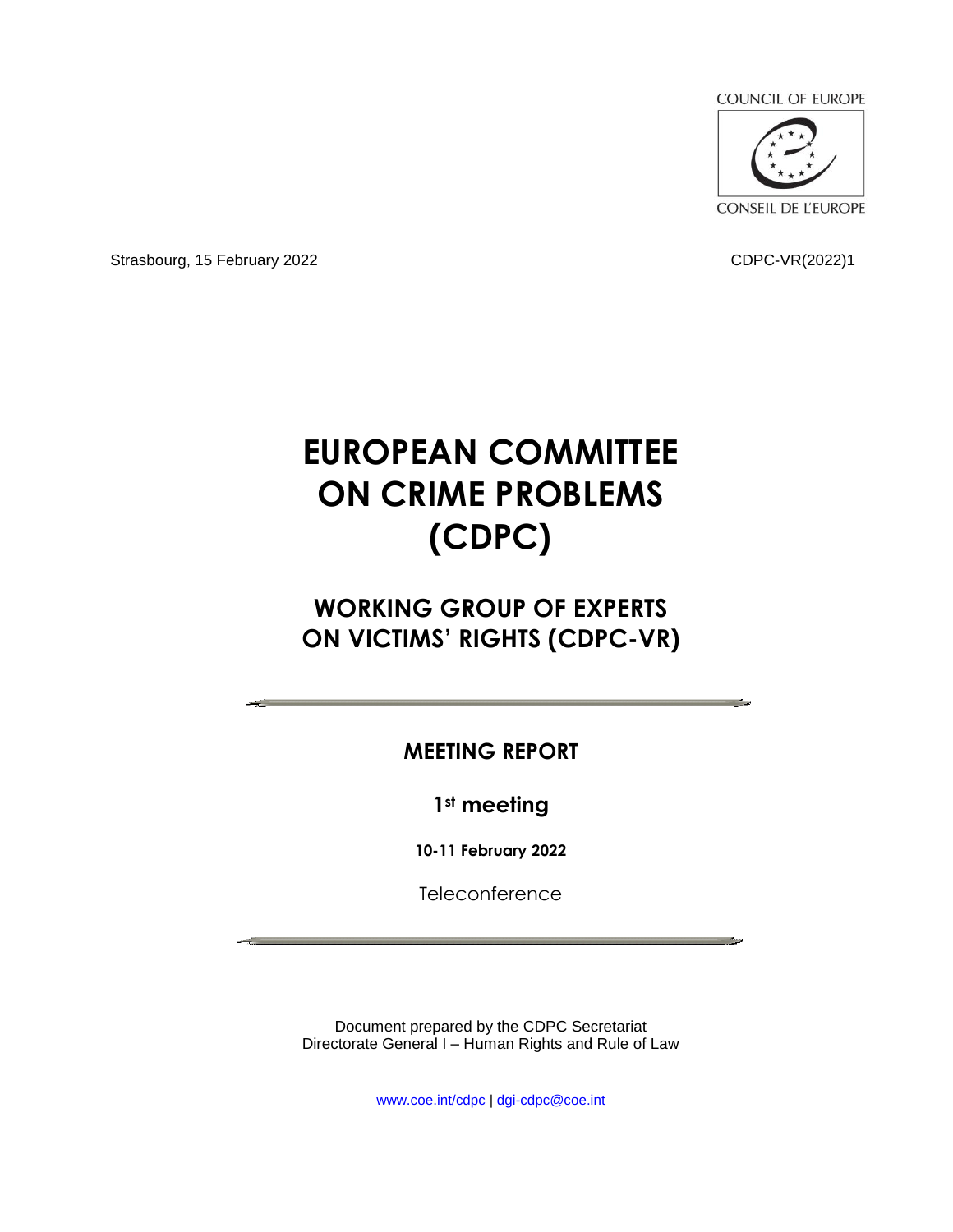During the 77th Plenary meeting of the Council of Europe European Committee on Crime Problems (CDPC), held on 3-6 December 2019, the CDPC underlined the importance of further examining the issue of victims' rights and protection, and thus invited two Consultants, Professors Suzan Van der Aa and Antony Pemberton "to make concrete proposals for a revised version of Rec(2006)8 to member States on Assistance to Crime Victims."

Subsequently, the CDPC held an exchange of views with the two Consultants in the 79th Plenary meeting of the CDPC on the Proposal for an Update of CM Recommendation Rec(2006)8 to member States on Assistance to Crime Victims (hereafter the Proposal) and thus, decided to set up a Working Group entrusted with the drafting of a Recommendation on the rights of victims, taking into account the rights and position of offenders and other persons involved in the criminal law process.

The Working Group held its first meeting via the electronic platform KUDO, on 10-11 February 2022. Mr Carlo Chiaromonte, Secretary to the CDPC, opened the meeting and welcomed all participants.The Working Group agreed that Mr Chiaromonte and Professor Van der Aa would co-Chair of this meeting of the Working Group and proceeded with a *tour de table* in which all the experts introduced themselves and their national experience on victims' rights.

Mr Chiaromonte underlined the aim of the first meeting of the Working Group, namely, to examine the Proposal through a chapter-by-chapter and article-by-article analysis. With regards to the methodology, upon finalisation of the draft Recommendation and its accompanying Explanatory Memorandum by the Working Group, the texts would be sent to the CDPC for examination and approval. Following this, the Recommendation would be sent to the Committee of Ministers of the Council of Europe for its final adoption, with the Explanatory Memorandum for information. Following the advice of the Directorate of Legal Advice and Public International Law (DLAPIL) of the Council of Europe, Mr Chiaromonte clarified that the drafting of a Recommendation to member States on the Rights of Victims would not be an update to the existing Rec(2006)8, but would rather become a new Council of Europe Recommendation in its entirety, thus replacing Rec(2006)8.

Mr Chiaromonte invited Professor Van der Aa to present the Proposal in which she provided information on the three strategic choices made. Firstly, to draft a new and more detailed Recommendation and accompanying Explanatory Memorandum that is up to date with current standards and secondly, to utilise existing instruments as a point of departure, such as Directive 2012/29/EU of the European Parliament and of the Council, Establishing Minimum Standards on the Rights, Support and Protection of Victims of Crime (hereafter the Victims' Rights Directive). Thirdly, the Consultants invited the Working Group to consider going beyond existing instruments, using a "bandwidth" approach between minimum and more ambitious standards. Professor Van der Aa provided an overview of the three key chapters of the Proposal, namely, *Chapter I: Access to justice, individual assessment, information and support, Chapter II: Legal Proceedings (a. criminal proceedings or b. criminal and other legal proceedings and Chapter III. Other Provisions.*

The co-Chairs opened the floor for any general comments on the Proposal in which the Delegations strongly welcomed the new Recommendation and expressed their appreciation for the excellent work that had been carried out by the two Consultants. The use of existing instruments such as the Council of Europe Lanzarote and Istanbul Conventions and the Victims' Rights Directive was supported by the Working Group. This said, the importance of ensuring that the new Recommendation does not extend too far beyond existing standards was raised by several Delegations, emphasising, therefore, that such extensions should be presented as encouragements rather than obligations.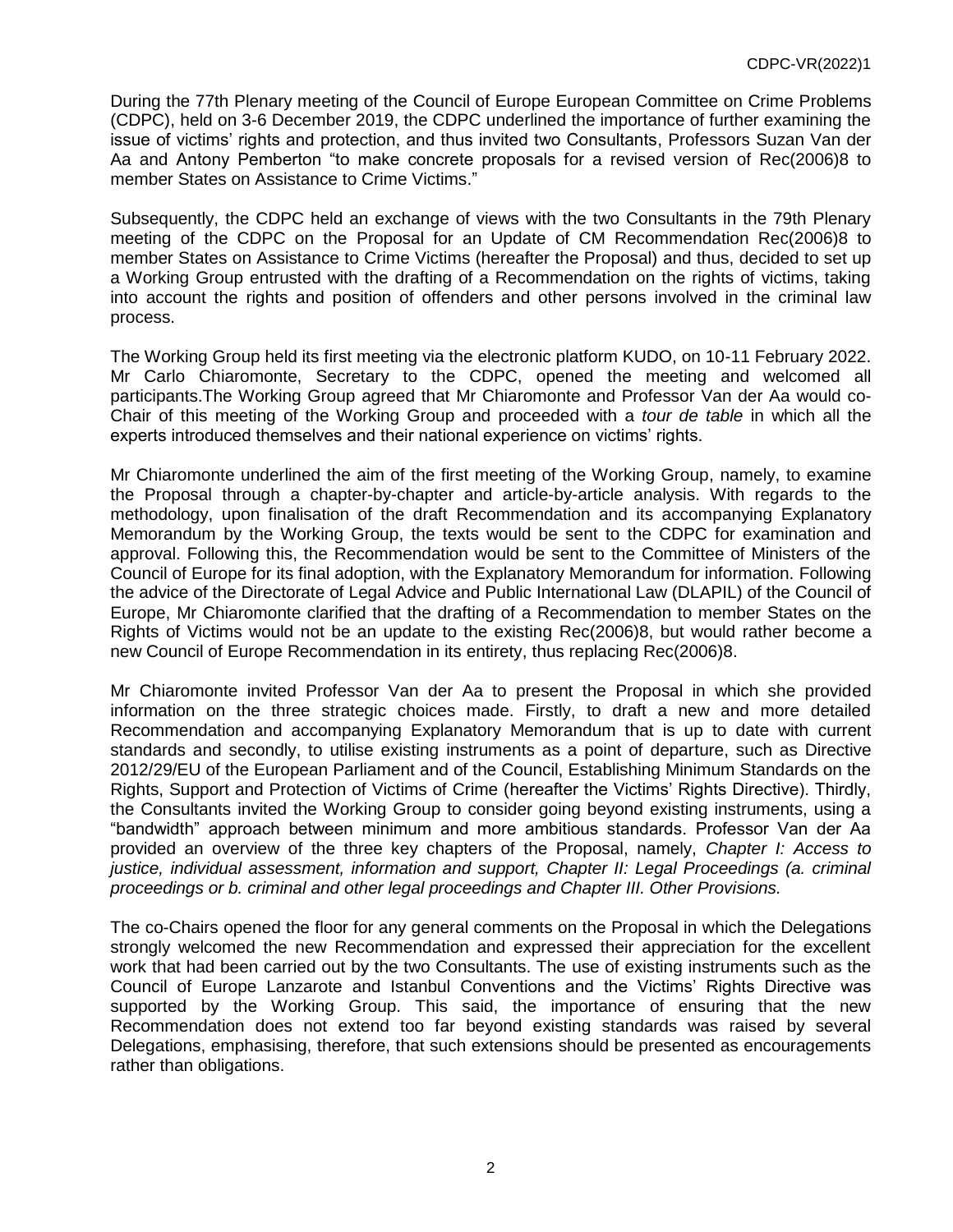The analysis began with *Article 1: Definitions,* in which many Delegations underlined the need to ensure that the definitions are consistent with the Victims' Rights Directive, for example, maintaining the definition of "family members" in line with Article 2(2)b and to also consider including several other definitions, such as "Support Services", "Competent Authorities" and "Complaint". The co-Chairs then opened the discussion on *Article 2: Principles*, in which the experts proposed the inclusion of an additional article "2(7)" stating that "Wherever reference is made to "other legal proceedings", the rights granted to victims do not affect or limit the fundamental principles of these types of proceedings in national law and do not go against the right of the accused and shall be interpreted in accordance with these principles."

Within the discussions on *Chapter I. Access to Justice, Individual Assessment,* several Delegations noted that *Article 3. Barriers to access to justice and support* should ensure that support services are sufficiently elaborated, inclusive of both online and offline access to justice and could be further developed in the Explanatory Memorandum. Delegations expressed possible concerns towards the term "witnesses" in Article 3(3) in which the consultants agreed that this could be reassessed. Discussions under Articles 4, 5 and 6, highlighted that the current wording used could be more specific and take existing domestic legislation into consideration.

The second day of the meeting began with discussions on *Chapter 2. Legal Proceedings (a. Criminal Proceedings)*. Within *Article 7. Rights of Victims in notifying authorities*, the experts underlined the importance of recognising the different methods of notifying authorities in the Explanatory Memorandum, for example, notify, report or report plus a request for prosecution. Given the more substantial discussions related to *Article 8. Rights of victims to information concerning their case,* the Working Group agreed to send written comments to the Secretariat on this Article to be incorporated during the revision of the Proposal by the two Consultants. The experts further underlined that *Article 9. Right to interpretation and translation* should remain consistent with the Victims' Rights Directive in terms of providing interpretation during any interviews or questioning of the victim and ensuring that negative decisions in this regard are subject to review.

Under *Article 10. Right to be heard,* the Working Group agreed to redraft article 10(4), to identify minimum standards in accordance with national law. Similarly, regarding *Article 12. Right to legal aid*, the experts proposed the deletion of Article 12(2), considering the implementation of the access to an effective remedy under *Article 16. Right to Remedy,* instead.

The co-Chairs provided an overview of the next steps of the Working Group in which each Delegation was invited to submit written comments for **Articles 8, 14 and 16 to the Secretariat by 7 March 2022 at:** [phoebe.jamieson@coe.int.](mailto:phoebe.jamieson@coe.int)

Taking into account the discussions held and the written comments to be submitted by the Delegations, the Consultants will revise the Proposal in which the new text will be sent to all members of the Working Group to form the basis of the discussions at the second meeting. The exact date, format and place of the next meeting will be communicated to all members of the Working Group in due course.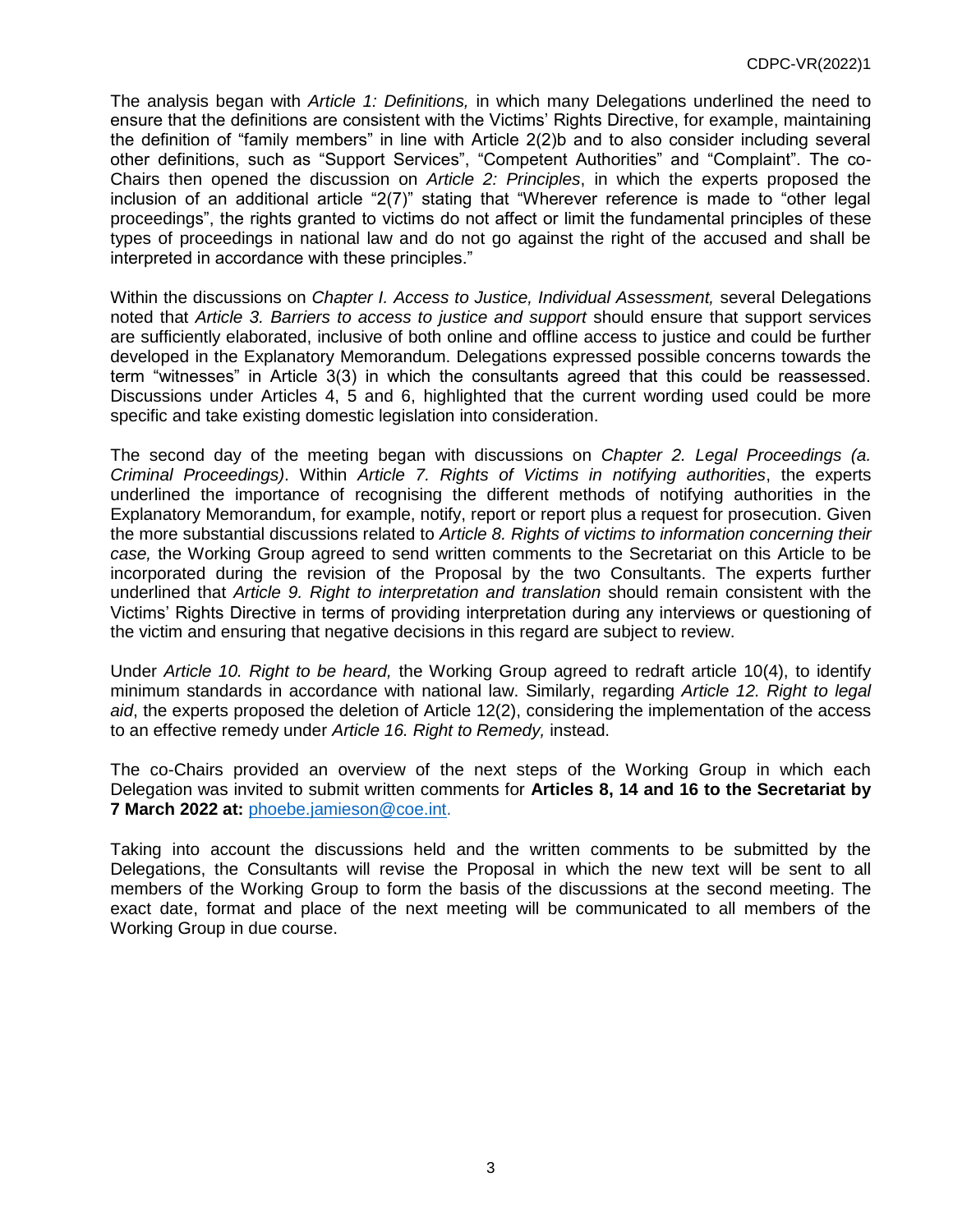CDPC-VR(2022)1

**APPENDIX I**

**COUNCIL OF EUROPE** 



Strasbourg, 11 February 2022 CDPC-VR(2022)LP Fin

# **EUROPEAN COMMITTEE ON CRIME PROBLEMS COMITE EUROPEEN POUR LES PROBLEMES CRIMINELS (CDPC)**

**Working Group of experts on Victims' Rights / Groupe de travail d'experts sur les droits des victimes (CDPC-VR)**

**10-11 February / février 2022**

**Council of Europe / Conseil de l'Europe, Strasbourg Teleconference**

**List of participants / liste des participants**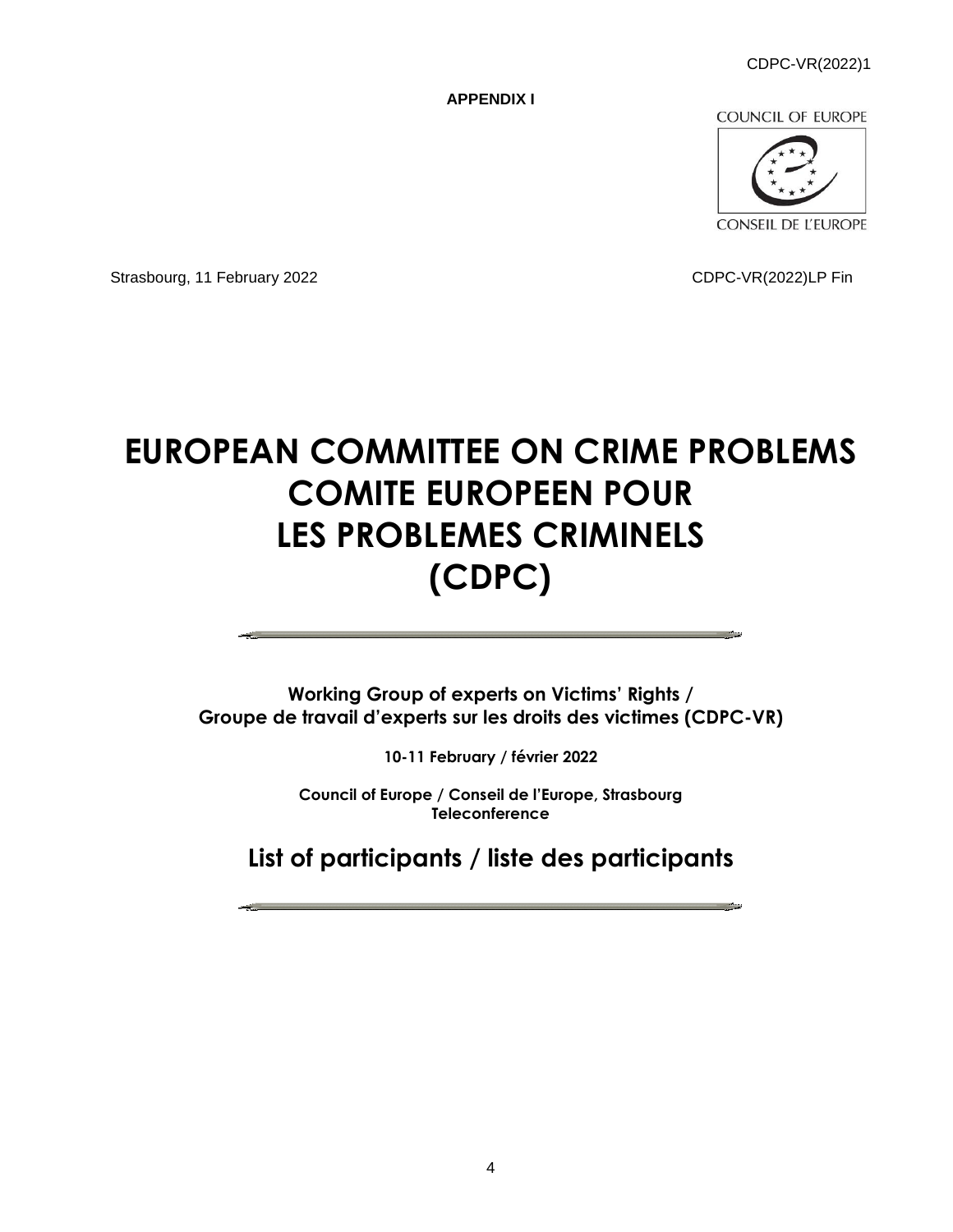#### **AUSTRIA / AUTRICHE**

Ms Evelyn WAGNER, Judge, Ministry, criminal legislation, units for substantive and for procedural criminal law

#### **BELGIUM / BELGIQUE**

Ms Isabelle VANDERHOEVEN, Attachée, Département Bien Être, Santé et Famille, Section Maisons de Justice, Koning Albert II-laan 35 bus 30, 1030 Bruxelles

Ms Laurence VAN INNIS, Attachée, Administration générale des Maisons de Justice, Direction Expertise, Rue du Commerce, 68a ,1000 Bruxelles

Ms Janina RÖHL, Attachée, Ministère de la Communauté Germanophone, Maison de Justice, Aachener Straße 62A, B-4700 Eupen

Ms Vicky De SOUTER, Conseiller, Service Public Fédéral Justice, Direction générale Législation, libertés et droits fondamentaux, Service des Principes de droit pénal et de la procédure pénale, Boulevard de Waterloo 115, 1000 Bruxelles

#### **CROATIA / CROATIE**

Ms Nikica Hamer VIDMAR

#### **CZECH REPUBLIC / RÉPUBLIQUE TCHÈQUE**

Ms Pavla PEŠATOVÁ, Senior Ministerial Counsellor, Legislative Department, Ministry of Justice of the Czech Republic

#### **FINLAND / FINLANDE**

Ms Kirsi PULKKINEN, Counsellor of Legislation, Ministry of Justice

Ms Katja REPO, Senior Specialist, Ministry of Justice

#### **FRANCE**

Ms Camille BRUEDER, Adjointe au bureau de la négociation pénale européenne et internationale à la direction des affaires criminelles et des graces, Ministère de la justice

#### **GERMANY / ALLEMAGNE**

Ms Dr. Petra VIEBIG-EHLERT, Legal Officer, Federal Ministry of Justice

#### **GREECE / GRÈCE**

Mrs Kelly THEOLOGITOU, Deputy Public Prosecutor of the Court of Appeal, Athens,

Mr Panagiotis MANIATIS, Prosecutor of First Instance

#### **ITALY / ITALIE**

Ms Grazia MANNOZZI, Director of the Center for Restorative Justice and Mediation Studies (CeSGReM) Professor of Criminal Law, Department of Law, Economics and Cultures, University of Insubria, Via S. Abbondio 12, 22100, Como, Italy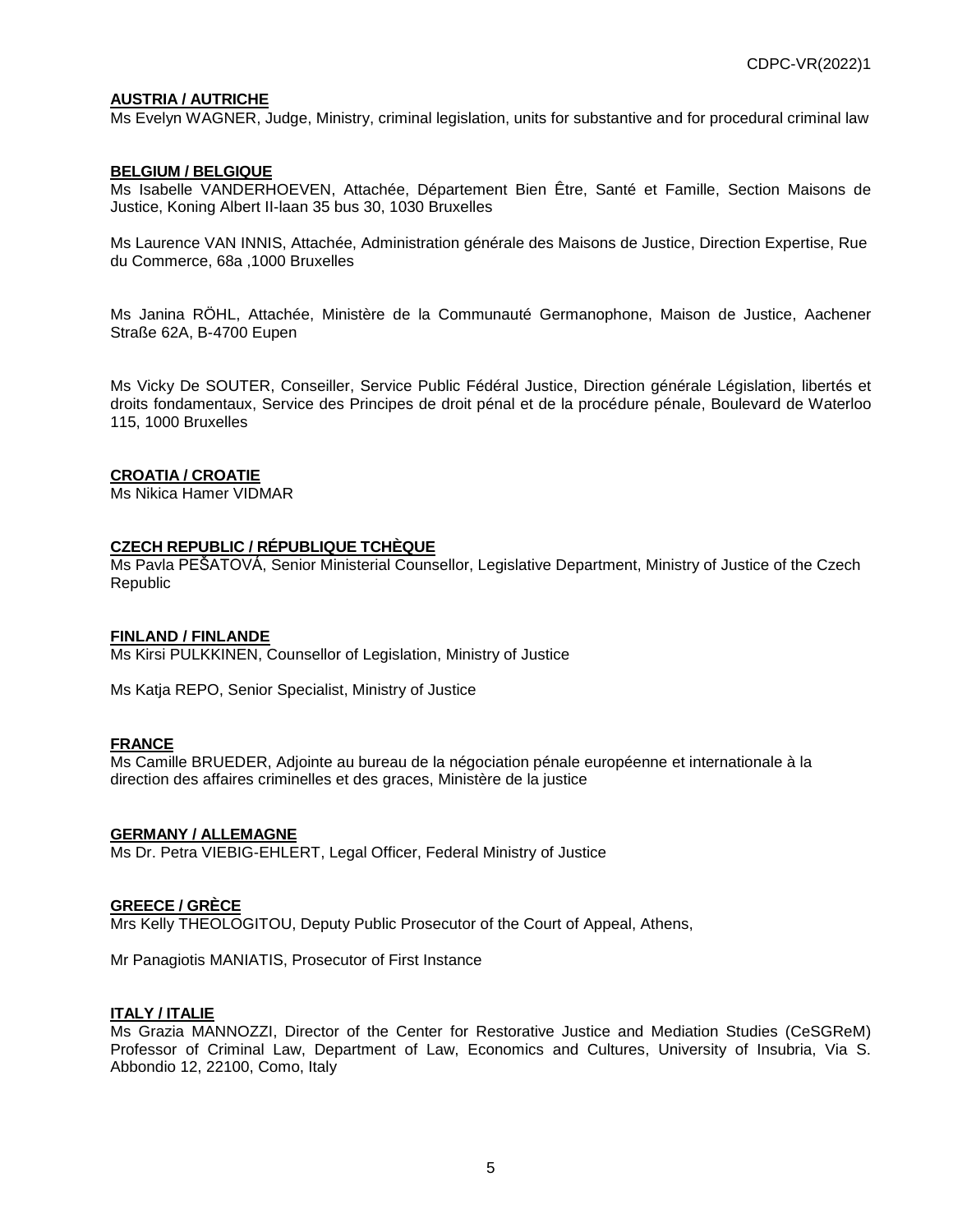#### **NORTH MACEDONIA / MACEDOINE DU NORD**

Ms Slavica ZERAJIK, Head of Unit, Sector for Judiciary

#### **POLAND / POLOGNE**

Ms Katarzyna NASZCZYSKA, Deputy Director – Judge, Legislation Department of Criminal Law, Ministry of Justice, Warsaw

Ms Natalia HAJDASZ, Expert, European and International Criminal Law Division, Legislation Department of Criminal Law, Ministry of Justice, Warsaw

#### **RUSSIAN FEDERATION / FEDERATION DE RUSSIE**

Mr Anton KURDYUKOV, Senior Prosecutor, Legal Department, Prosecutor General's Office of the Russian Federation

Ms Irina CHASHCHINA**,** Researcher at Research Institute of the University of the Prosecutor's Office

#### **SLOVAK REPUBLIC / REPUBLIQUE SLOVAQUE**

Ms Kristina KROČKOVÁ, PhD., Ministry of Justice of the Slovak Republic

#### **TURKEY / TURKUIE**

Ms. Gökçe Bahar ÖZTÜRK, Rapporteur Judge, Department of Justice Assistance Victim Services, Ministry of **Justice** 

#### **SWEDEN / SUÈDE**

Mr Pontus HEDERBERG, Deputy Director Ministry of Justice, Division for Crime Policy 103 33 Stockholm

#### **SWITZERLAND / SUISSE**

M. Karl Marc WYSS, collaborateur scientifique, Unité Projet Législatifs II, Domaine de direction Droit public, Office fédéral de la justice, Bundesrain 20, 3003 Berne

M. Alexis SCHMOCKER, collaborateur scientifique, Unité Droit pénal international, Domaine de direction Droit pénal, Office fédéral de la justice, Bundesrain 20, 3003 Berne

#### **UKRAINE / UKRAINE**

Ms Kateryna SHEVCHENKO, Head of the International Legal Assistance Department, Deputy Head of the International Law Directorate, Ministry of Justice

\* \* \* \*

#### **CONSULTANTS**

Prof. Dr. Suzan VAN DER AA, Maastricht University, the Netherlands

Prof. Dr. Antony PEMBERTON, KU Leuven, Belgium, Netherlands Institute for the Study of Crime and Law Enforcement (NSCR), Amsterdam, the Netherlands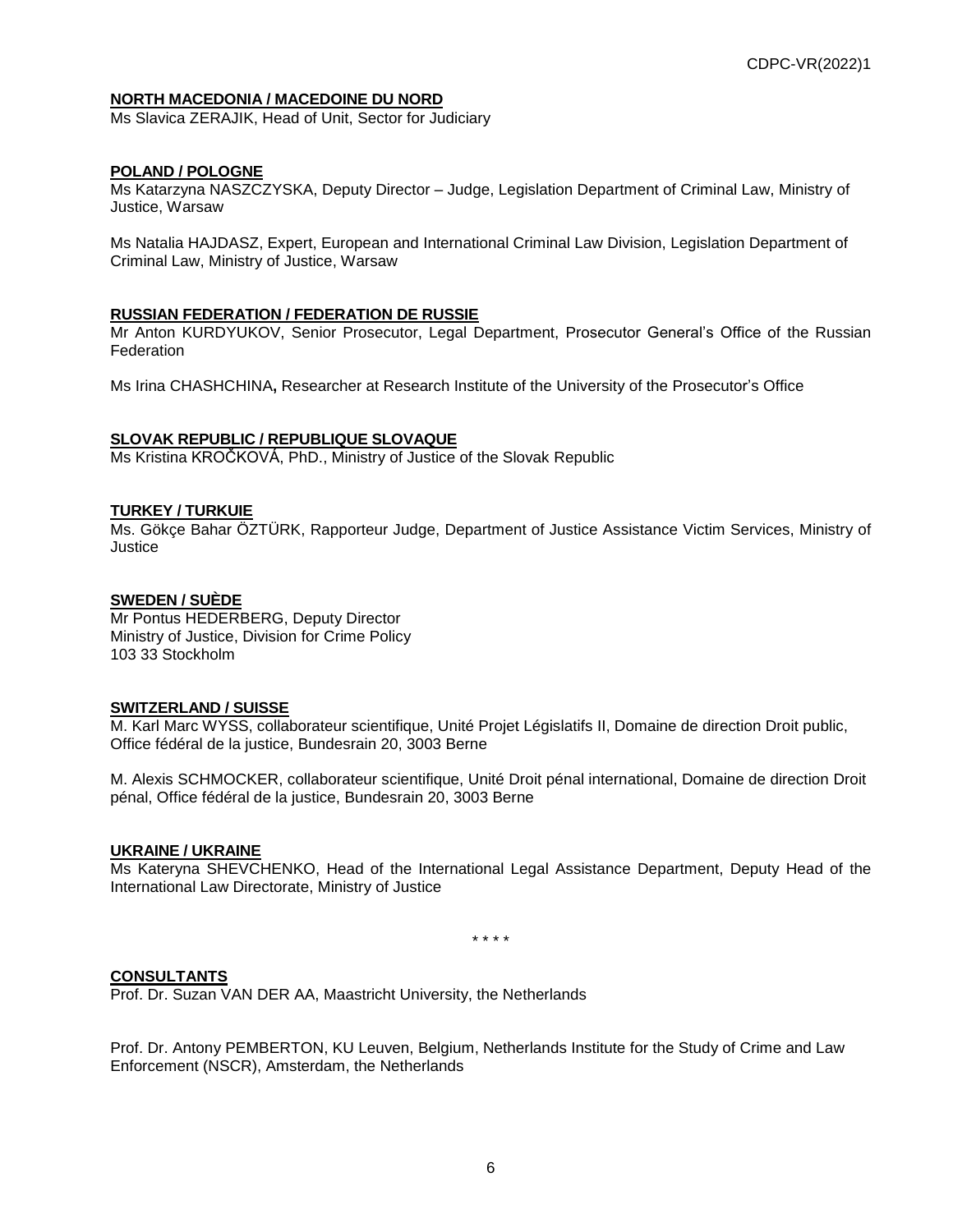#### **SECRETARIAT OF THE COUNCIL OF EUROPE SECRETARIAT DU CONSEIL DE L'EUROPE**

#### **Directorate General of Human Rights and Rule of Law / Direction Générale des droits de l'Homme et Etat de Droit**

| Mr Carlo CHIAROMONTE       | Head of Criminal Law Division / Secretary to the CDPC<br>Chef de la Division du droit pénal / Secrétaire du CDPC |
|----------------------------|------------------------------------------------------------------------------------------------------------------|
| Ms Phoebe JAMIESON         | Administrative Officer / Administrateur                                                                          |
| Ms Marjaliisa JÄÄSKELÄINEN | Assistant / Assistante                                                                                           |

#### **Interpreters / Interprètes**

Mme Bettina LUDEWIG M. Didier JUNGLING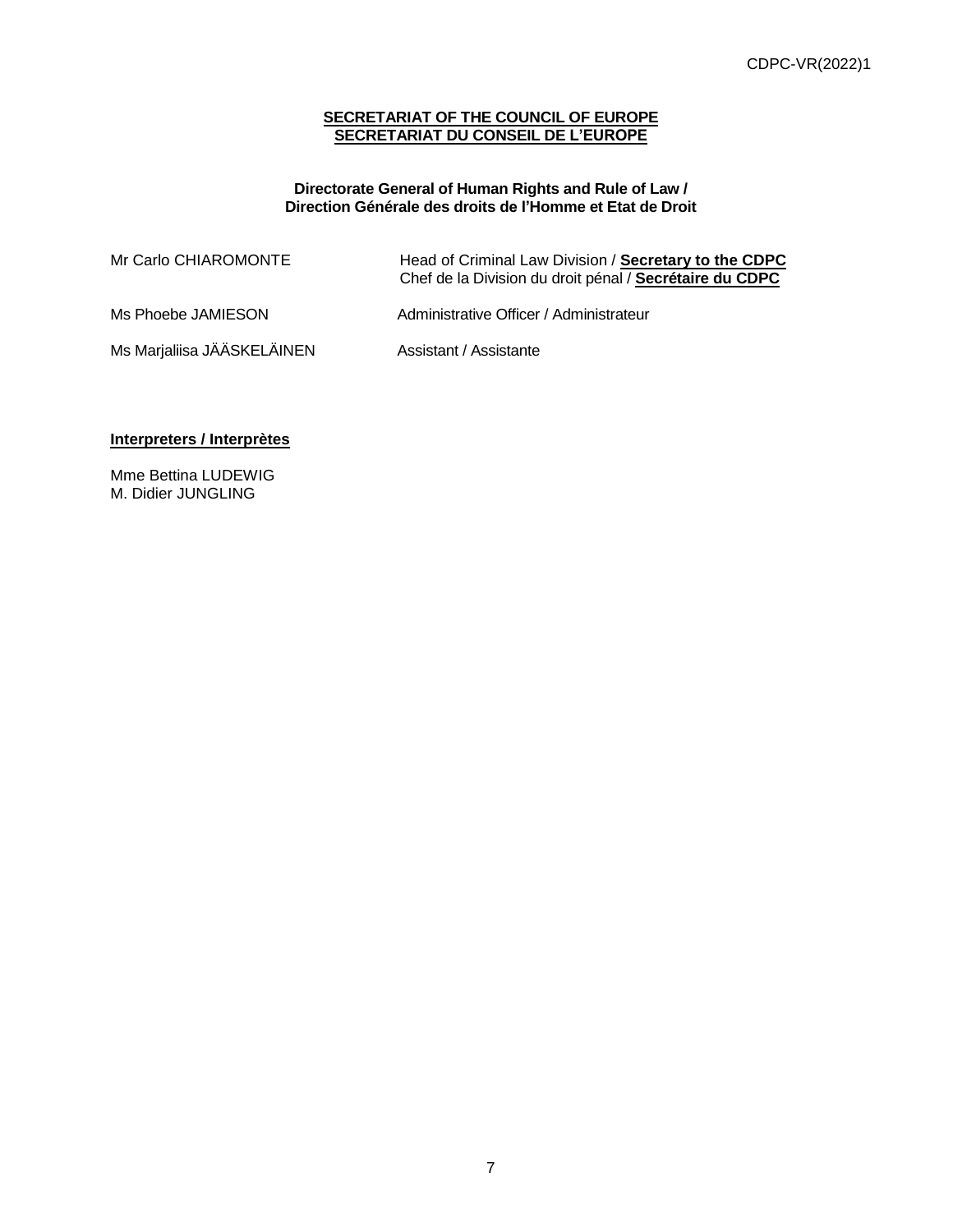CDPC-VR(2022)1

**APPENDIX II**

**COUNCIL OF EUROPE** 



Strasbourg, 13 January / janvier 2022 CDPC(2022)OJ1

## **EUROPEAN COMMITTEE ON CRIME PROBLEMS** *COMITÉ EUROPÉEN POUR LES PROBLÈMES CRIMINELS (CDPC)*

#### **WORKING GROUP OF EXPERTS ON VICTIMS' RIGHTS** *GROUPE DE TRAVAIL D'EXPERTS SUR LES DROITS DES VICTIMES*  **(CDPC-VR)**

**1 st Meeting / 1** *ère réunion*

**10-11 February /** *février 2022*

**Online /** *en ligne*

**AGENDA** *ORDRE DU JOUR*

Document prepared by the CDPC Secretariat Directorate General I – Human Rights and Rule of Law

[www.coe.int/cdpc](http://www.coe.int/cdpc) | [DGI-CDPC@coe.int](mailto:DGI-CDPC@coe.int)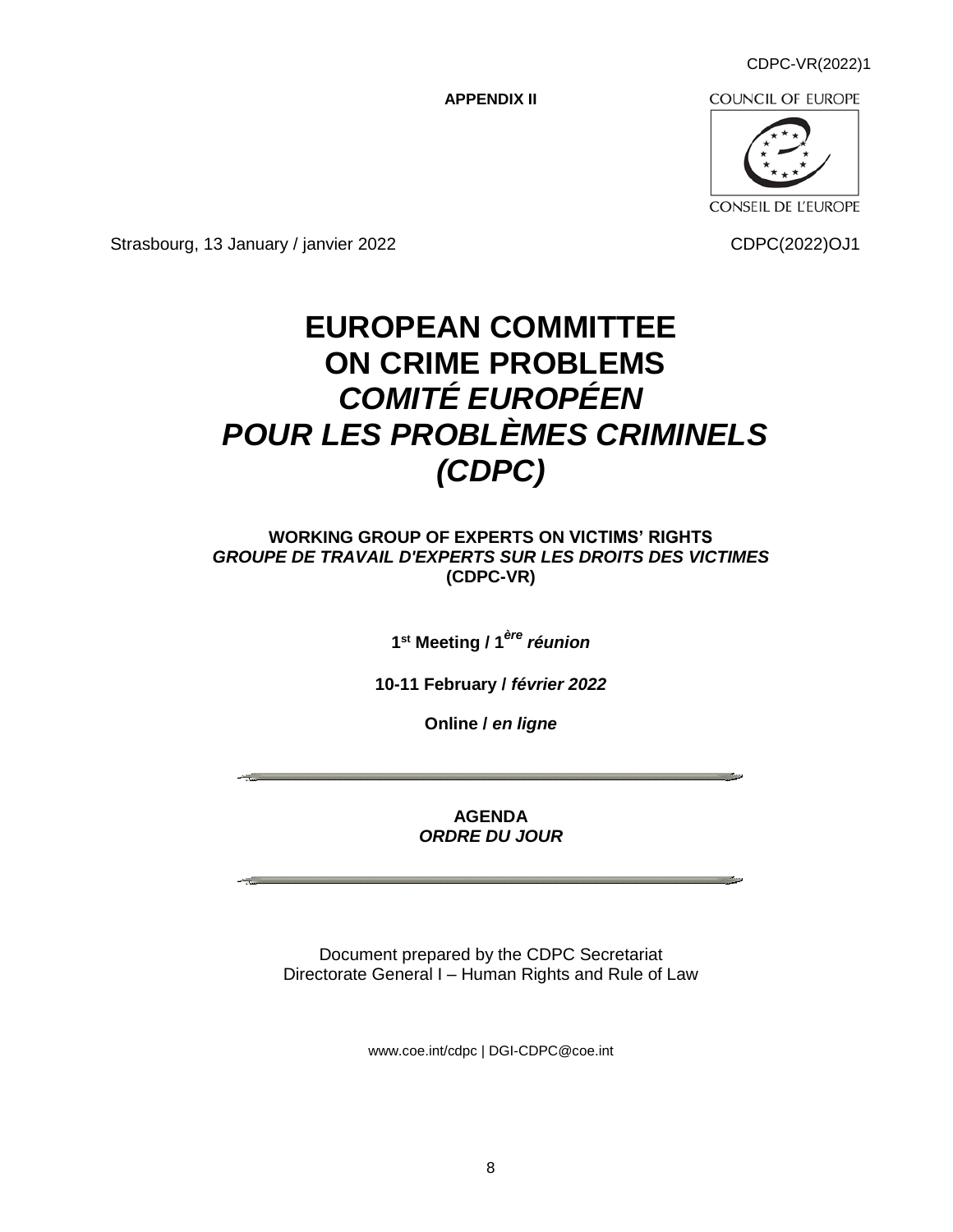| 10 February 2022 |                                                                                                                                                                                                                                                                                                        |
|------------------|--------------------------------------------------------------------------------------------------------------------------------------------------------------------------------------------------------------------------------------------------------------------------------------------------------|
| 10:00            | Opening of the meeting                                                                                                                                                                                                                                                                                 |
|                  | Welcome and opening remarks by Mr Carlo CHIAROMONTE, Secretary<br>to the CDPC                                                                                                                                                                                                                          |
|                  | I. Nomination of the Chair of the Working Group<br>II. Tour de table: Brief introduction by the participants presenting<br>their functions and expertise                                                                                                                                               |
|                  | III. Information by the Secretariat on the aims and methodology of<br>the Working Group<br>IV. Exchange of views and agreement on the aims and methodology<br>of the Working Group                                                                                                                     |
|                  | Presentation by Prof. Dr. Suzan van der Aa, the Council of Europe<br>Consultant and Prof. Dr. Antony Pemberton, the Council of Europe Co-<br>Consultant on the proposal for an update of Committee of Ministers<br>Recommendation Rec(2006)8 to member States on Assistance to Crime<br><b>Victims</b> |
|                  | Exchange of views on the Preamble and Appendix to the proposed<br>Recommendation                                                                                                                                                                                                                       |
| $12:30 - 14:30$  | <b>Lunch Break</b>                                                                                                                                                                                                                                                                                     |
|                  | Exchange of views on Chapter I: Access to justice, individual<br>assessment, information and support                                                                                                                                                                                                   |
|                  | Exchange of views on Chapter II: Legal proceedings (a. criminal<br>proceedings or b. criminal and other legal proceedings)                                                                                                                                                                             |
| 17:00            | Concluding remarks and close of the first day                                                                                                                                                                                                                                                          |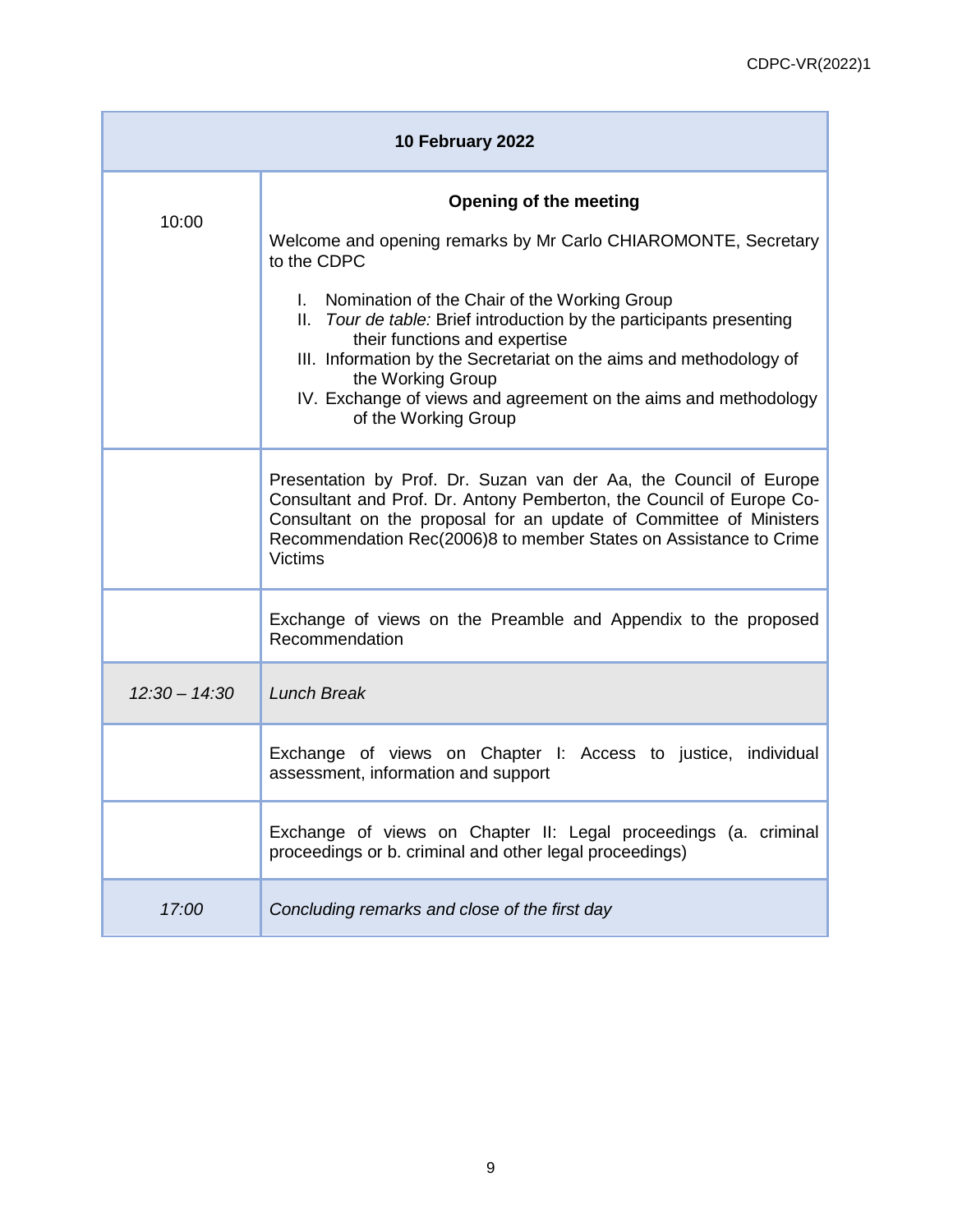| 11 February 2022 |                                                            |  |
|------------------|------------------------------------------------------------|--|
| 10:00            | Exchange of views on Chapter III: Other Provisions         |  |
| $12:30 - 14:30$  | Lunch Break                                                |  |
|                  | Exchange of views on the Explanatory Report                |  |
|                  | Identification of next steps                               |  |
|                  | Summary of discussions, outcomes and dates of next meeting |  |
| 17:00            | Concluding remarks and close of the meeting                |  |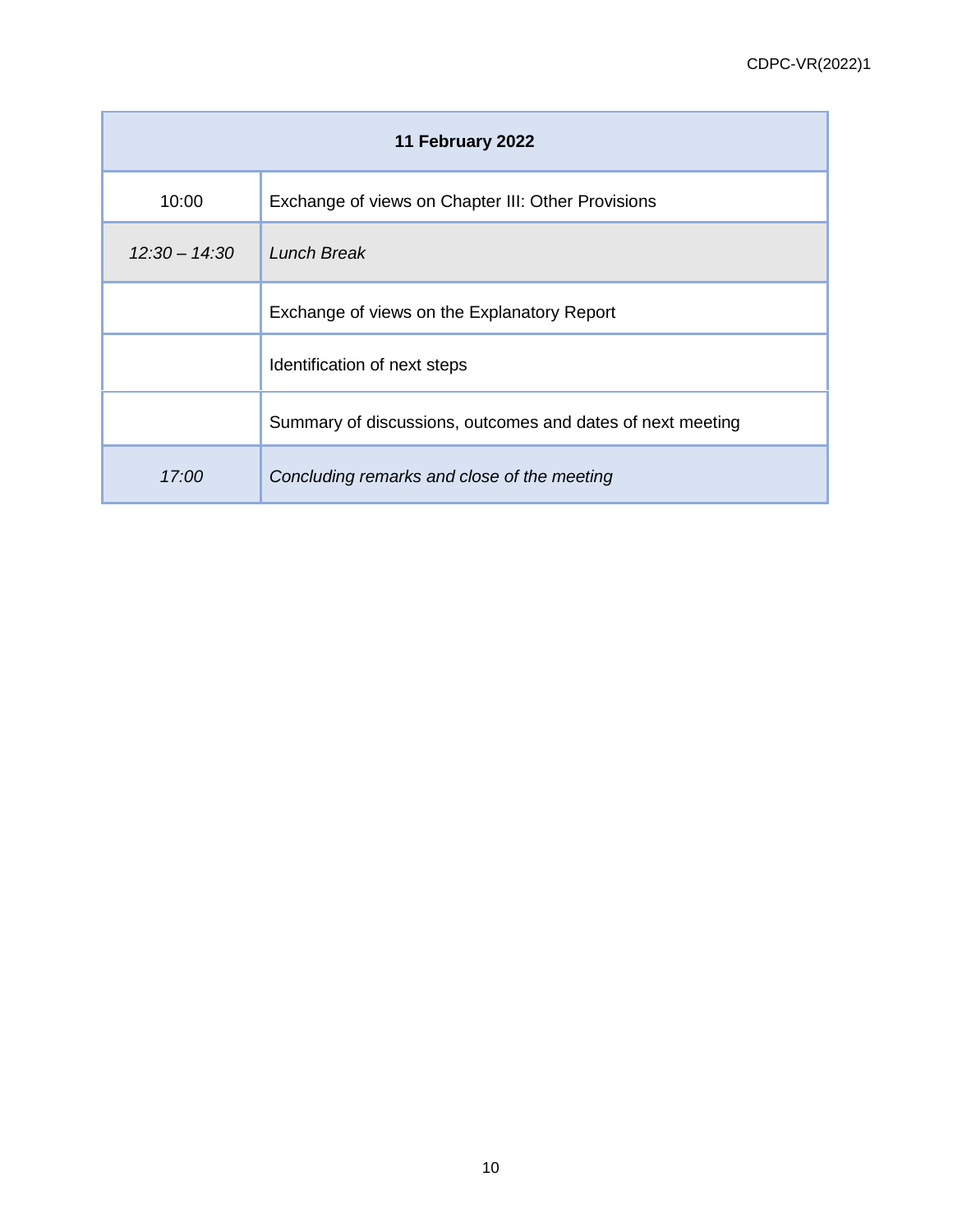| <b>10 février 2022</b> |                                                                                                                                                                                                                                                                                                                              |  |
|------------------------|------------------------------------------------------------------------------------------------------------------------------------------------------------------------------------------------------------------------------------------------------------------------------------------------------------------------------|--|
|                        | Ouverture de la réunion                                                                                                                                                                                                                                                                                                      |  |
| 10 <sub>h00</sub>      | Bienvenue et remarques introductives, par M. Carlo CHIAROMONTE,<br>Secrétaire du CDPC                                                                                                                                                                                                                                        |  |
|                        | I. Nomination du Président du groupe de travail<br>II. Tour de table : Brève présentation des participants, de leurs<br>fonctions et leur expertise<br>III. Informations par le Secrétariat concernant les objectifs et la                                                                                                   |  |
|                        | méthode de travail du groupe de travail<br>IV. Échange de vues et accord concernant les objectifs et la<br>méthode de travail du groupe de travail                                                                                                                                                                           |  |
|                        | Présentation par le Prof. Dr Suzan van der Aa, Consultante du Conseil<br>de l'Europe et le Prof. Dr Antony Pemberton, Co-Consultant du Conseil<br>de l'Europe, sur la proposition de mise à jour de la Recommandation<br>Rec(2006)8 du Comité des Ministres aux États membres sur<br>l'assistance aux victimes d'infractions |  |
|                        | Échange de vues sur le préambule et l'annexe à la proposition de<br>recommandation                                                                                                                                                                                                                                           |  |
| $12h30 - 14h30$        | Pause de midi                                                                                                                                                                                                                                                                                                                |  |
|                        | Échange de vues sur le chapitre I : Accès à la justice, évaluation<br>personnalisée, information et soutien                                                                                                                                                                                                                  |  |
|                        | Échange de vues sur le chapitre II : Procédures judiciaires (a.<br>procédures pénales ou b. procédures pénales et autres procédures<br>judiciaires)                                                                                                                                                                          |  |
| 17h00                  | Remarques finales et clôture de la première journée                                                                                                                                                                                                                                                                          |  |